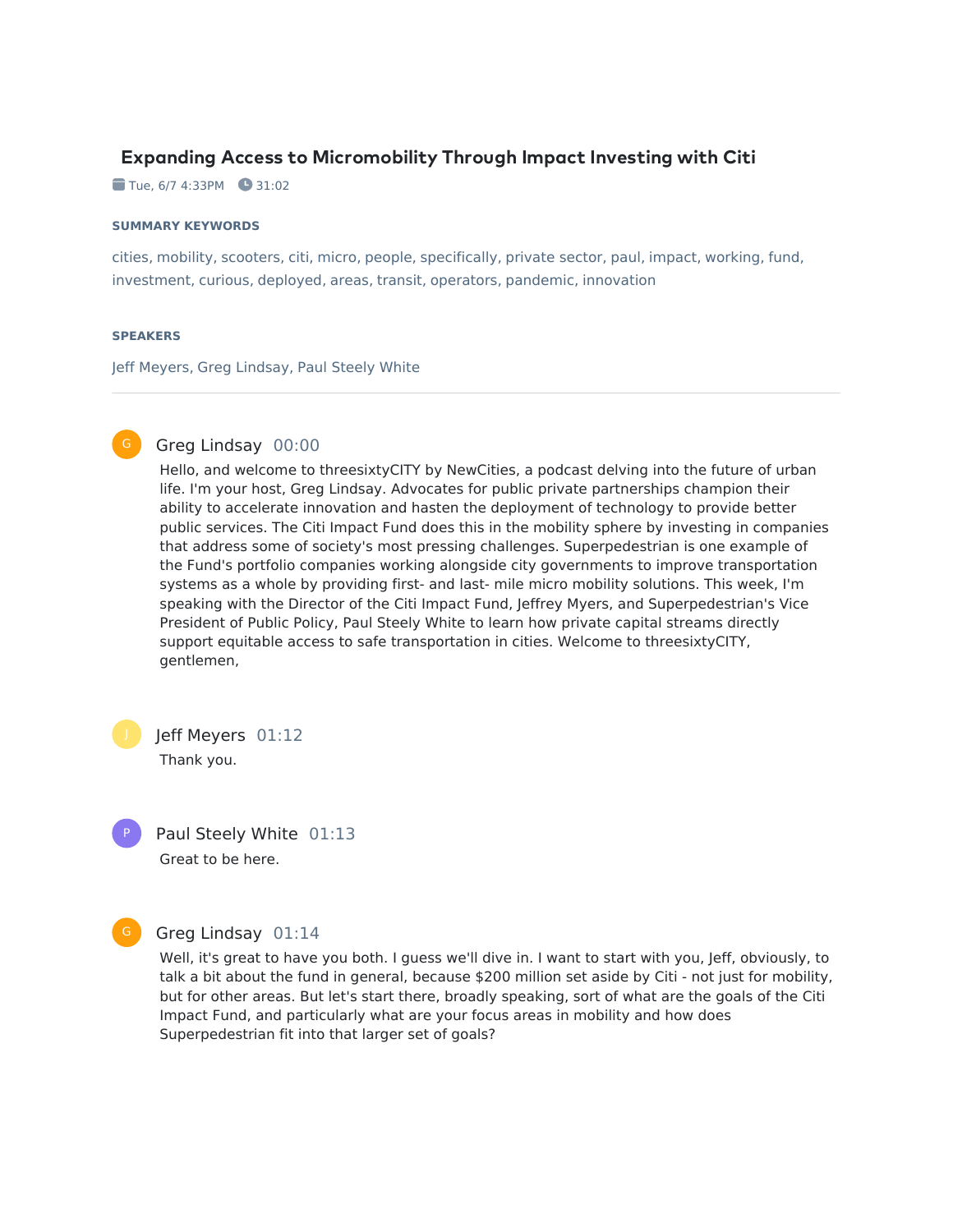# Jeff Meyers 01:33

Sure. So the Citi Impact Fund was launched in January of 2020, as you said \$200 million of capital and funding to really invest in double bottom line businesses. So these are for profit, for purpose companies. And you know, in most cases, technology startups that are really driving social change. The creation of the fund started in 2019, we had worked on a business plan to invest in the future of where technology was moving to ensure that it was doing so in an equitable way. And so approving the business plan internally, creating the Citi Impact Fund, which is funded from Citi's balance sheets. So we don't have external investors, this is capital coming from our balance sheet, coming from our Treasury Department, to really scale the technology ecosystem to ensure that it's done so in a way that helps really the underserved consumer. So we focus on four main industry verticals: Environment and Sustainability, Financial Capability (or Financial Inclusion), Physical and Social Infrastructure (so innovations around housing, transportation, and healthcare), and lastly is growing Workforce Development and the Future of Work. And so when we talk about transportation, specifically, it was kind of looked at in what we call our "physical and social infrastructure vertical". So focus on smart cities, urban investment, and urban mobility, specifically. We had been introduced to Superpedestrian, I think, in 2019, so a company I've known for quite some time. Met Paul when he joined, and just really loved what they were doing around the future of micro mobility in cities. And one of the things that really stood out to us and is really part of our investment mandate, is focusing on specifically around equitable access, and working with companies that are strategically working with municipalities, state, local, federal government, even local government levels that say, "Hey, what are the problems and challenges that you're having in your city? And how can we solve those problems from the private sector?" And so understanding how micro mobility came to the US, obviously, very well established in Europe, and in the US, specifically, the early incumbents into the space weren't really municipality first approach. And what they did is put scooters on the street to see how the public would really embrace them. Didn't go so well. And, we really took a step back to understand what were the needs of constituents? How were they getting to areas where there's maybe transit deserts or public modes of transportation are not easily accessible, and working with municipalities to better understand that. And Superpedestrian, to us, just like really stood out as a differentiator in that space. As we talked about earlier in our pre call, I spent the vast majority of COVID living in Los Angeles, I mean, I can count on more than both hands how many micro mobility operators are there. And what really still to this day really stands out to me is Superpedestrian's approach to it specifically around one: working with the municipality and then two: really focusing in doubling down on safety, ensuring that the scooters are not going the wrong way, they're not riding on the sidewalks, they're not a nuisance to the community. They're really a benefit to getting people to where they need to go.

#### Greg Lindsay 04:49

Thank you, Jeff. And Paul, I want to acknowledge here, before Superpedestrian, of course, Paul was fighting the good fight for years as the head of Transportation Alternatives, which was a fantastic NGO in New York City working on expanding - before we called it micro mobility, it was active mobility - cycling and walking and all these great things. Paul, I want to come back in a bit to your switch from an NGO over to the private sector, but first I want to ask about Superpedestrian for listeners who are unfamiliar. Jeffrey mentioned, that the micro mobility area as we know it began when Bird just basically carpet bombing Santa Monica with scooters

G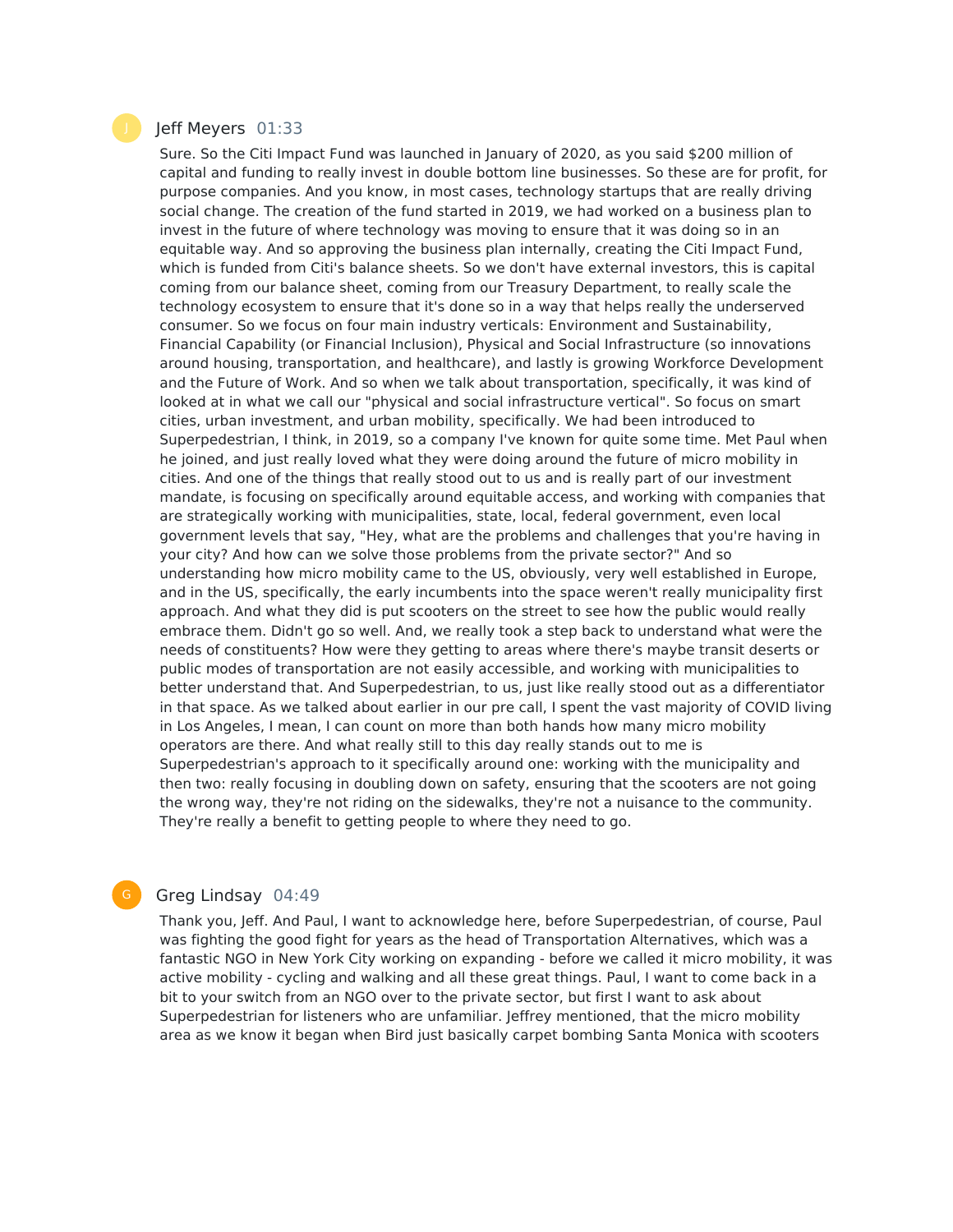that of course, got piled up in trash cans and beaches and all sorts of other places. But Superpedestrian was sort of a later entrant that went against that. And so, Paul, I'm curious if you could start by talking a bit about how Superpedestrian, which comes out of the MIT Senseable City Lab, founded by Assaf Biderman, positioned itself differently and how you work with cities to avoid that frontier mentality, we might call it.

### Paul Steely White 05:45

P

Ha ha, the Wild West, as it's been too often in micro mobility. And thank you for mentioning our MIT pedigree, it's an important part of our DNA, because, it seems obvious to people who work in cities or have spent their career in cities, but it's not for others to recognize that cities are very delicate, right. And even the best run micro mobility systems with the best city, there are constant challenges, where parking locations are located, where fleets are deployed. Everyone knows that there's a local mayor on every block, who's going to have a say about anything that happens, and that even the most progressive DOT is beholden to that local city council member who is beholden to those individuals on the street. So there's a very granular political appreciation that needs to happen with this work. And I think that's what Superpedestrian recognized coming out of the Urban Planning Department, understanding that all policy is political, and then designing the technology to try to solve a lot of those problems, and how do you integrate micro mobility into a very delicate and dense urban ecosystem? And that's where really it comes down to managing fleets in a way that's frankly very political, anticipating the issues that are going to arise. And recognizing that there isn't this false choice between like compliance with city regulations on the one hand, and growth and delivering value to investors on the other, really, its compliance is growth, because our fate rests with cities. We're only going to be able to grow these fleets if cities allow us, and that has everything to do with how the fleets are received, not just by people who are riding the vehicles, but more importantly, by everyone else on the street. So it's managing for that really sensitive context that I think has set us apart.

### Greg Lindsay 07:28

It's great you frame it that way, of cities allowing us. That's not a phrase that has been applied a lot to mobility in cities the last 10 years. And Jeff, that brings back to your side on this and the funding, because obviously the timing of this conversation is interesting with the 2022 halving evaluations of a lot of the big growth stocks of the last decade, Uber and others. I mean, it's fascinating reading Uber being like, can we actually make a profit? And can we actually get to scale? I mean, they're already massive. And, for more than a decade, they talked about partnering with cities to improve outcomes. And I think a lot of the studies have shown that they've not done that. So from cities' perspective, what do you think are the solutions, obviously, micro mobility, and obviously, Superpedestrian is a bet on that. But I'm curious, like, how do you evaluate what kind of outcomes you want? And then how do you structure these public private partnerships to the cities to actually do that versus undermining public transport? Or some of the other negative - I don't know if even if there are externalities, given that Uber admitted when it went public that they were competing with public transport? How do we avoid making those mistakes again, even as we try to make these into profitable businesses?

Jeff Meyers 08:28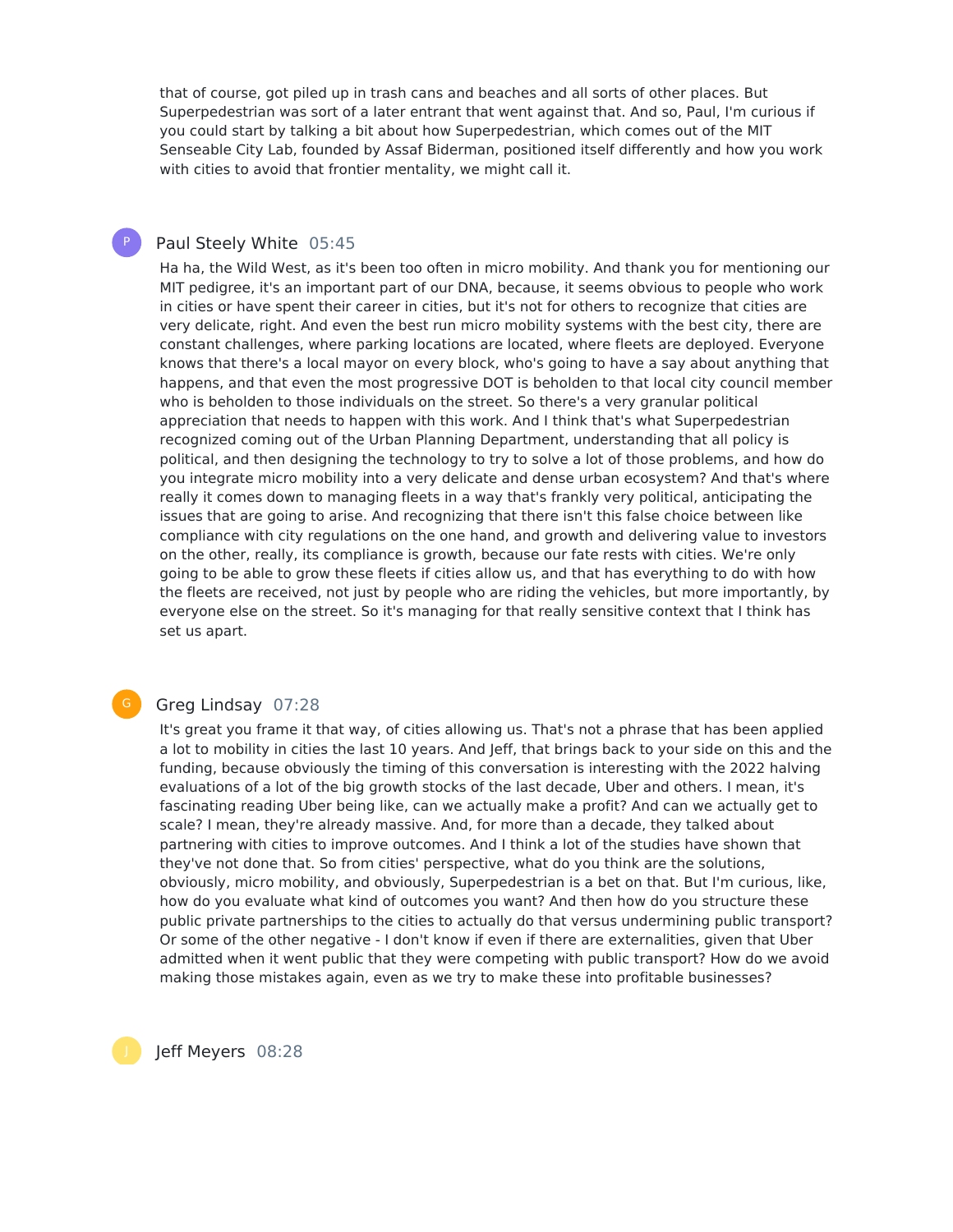Yeah, I mean, that's a good question, and a tough problem to solve. I think Superpedestrian and scooters, and micro mobility in general, is just one piece of the puzzle. There are so many different operators out there that we can't imagine a world where everyone is going to be riding scooters everywhere. It's just one part of ecosystem of how micro mobility - or excuse me, I should just say, mobility in cities moves forward. And we don't want to obviously go the wrong way of some of the early incumbents and ensuring that everyone has access to rides, but you can't get to profitability. Look, Citi is a for profit institution, we're looking for impact, but we're also looking for financial return. And I think Paul made a really good point, it's like, you have to answer to all the different constituents, how do you answer to the local municipality, the local mayor, and how do you answer to investors that really want to grow the business? And understanding, not to get too technical, on TVD is the trips per vehicle per day, but it's a very sophisticated business to run as Paul talked about. Where are you deploying the scooters? And at what time and at what pace? You know, how are you scaling up within cities, and that's really the difficult piece of that. When we looked at our investment initially and sort of took a lay of the land in terms of mobility, one of the things that we were really focusing on is making sure that people had access to transportation in areas where public transit nodes don't exist, As real estate and housing and everything becomes more expensive in every major city we live in, low- and moderate- income people keep getting pushed out further and further. And these are fixed transit nodes, obviously, you can be a little bit creative around rapid bus stops and such, but in reality, these fixed transit nodes are not in areas where low moderate income people are being pushed out further and further. And so we think about being inclusive around mobility, I think micro mobility has a really strong positioning there. And as I said earlier, I think it's only part of the puzzle. But if you can combine a scooter with a city bike, with a subway stop, with a bus, looking at more of this, like multi step process, from getting from point A to point B, not everyone's going to take a scooter, not everyone's going to take a bus from point A to point B. It's just not reality in today's world. We need to think about this ecosystem as how everyone can play together, have that interconnectivity, and then really work, as Paul was hammering in, the local city that they're operating in to really understand what those challenges are. I will say, in Seattle specifically, one of the markets that we're really proud of Superpedestrian's scooter brand link launched in, I think they really put in the RFP that, we really have a tactic to target areas to where your constituents, low moderate income people primarily, don't have access to transit. And they specifically put that in their response, and I really think that's what allowed them to really win a hot micro mobility market because they were able to solve the solution by understanding how profitability works with TVDs that some of the other operators cannot operate in those markets, where they're able to do so in a more economic and equitable way that I think is really just a game changer and differentiates themselves from like, how micro mobility comes into play here.

# Greg Lindsay 11:47

G

Great. Well, I mean, Seattle is a really interesting choice for that. Because I mean, Seattle when it comes to micro mobility, under Scott Kubly and Benjie de la Pena, when they were there at SDOT. Were some of the first if I recall correctly, to instill equity provisions into deployment. They really pioneered that. And, Paul, I mean, obviously, Superpedestrian's in I forget how many cities at this point, but I'm curious about how that equity provision has evolved and what cities are doing it right, and what are the best practices now for ensuring, as Jeff said, that basically micro mobility is being deployed to solve some of those transit deserts but still doing so that you can actually break even on this. Because one of the things people found with ride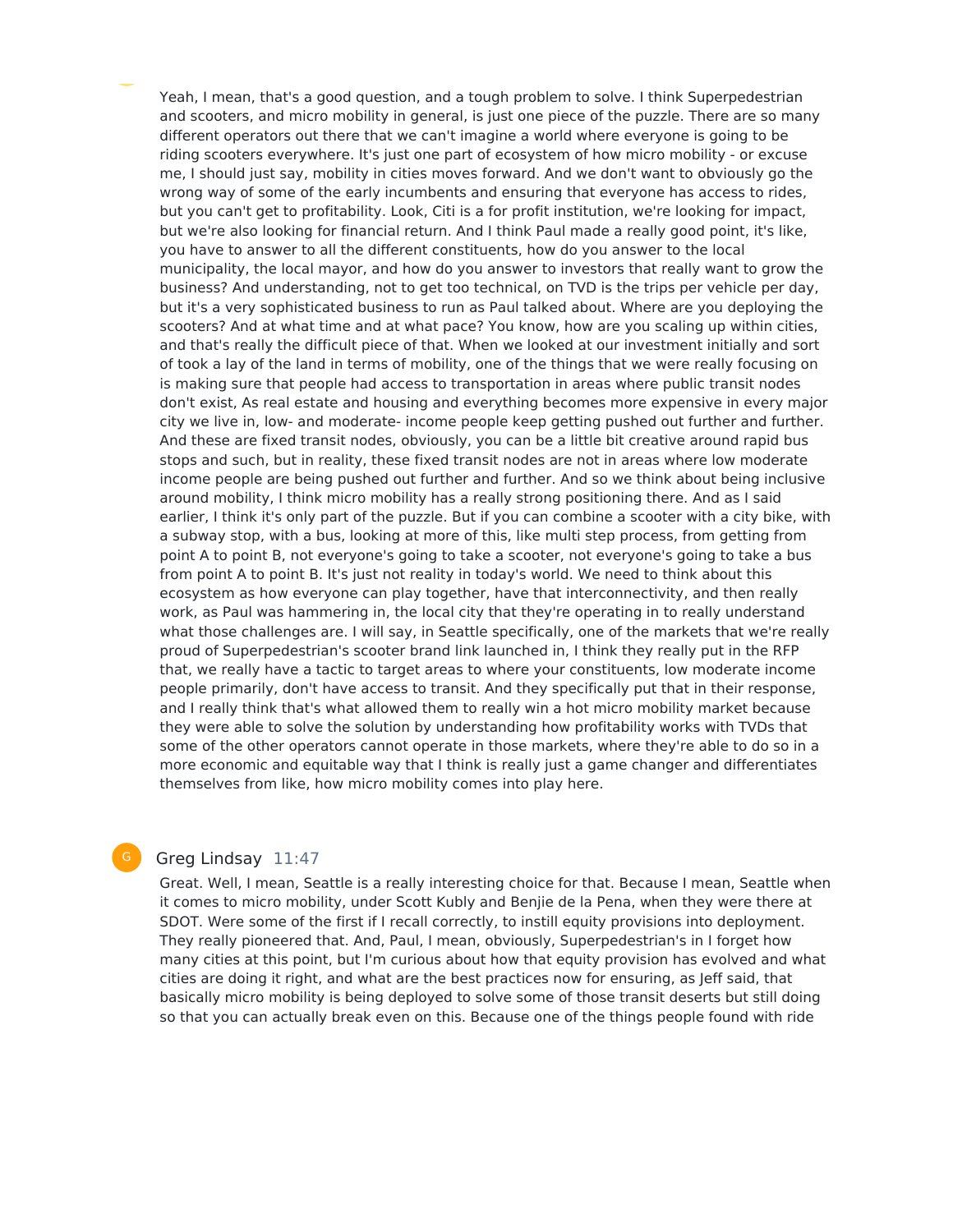hailing is that it was actually mirroring public transit, it was going in really transit rich areas, because that's where the people were, it was really hard to actually balance that system. So how have you cracked that nut?

# Paul Steely White 12:34

P

In a nutshell, it's just serving the whole city, you've gotta serve the whole city. Any micro mobility operator can make a profit in a small, fluent downtown or like a super dense area of a city. But that's not what cities want, right? Cities want this to work as public transit, where it's equitable and accessible for everyone. And for us, that's really boiled down to three things, and they all start with D. So first is design or is designing a vehicle, like a city bike, right? Like, that's rugged, that's robust, that can operate in a way that's cost effective. Jeff pointed out, trips per vehicle per day, it's a sort of golden metric in micro mobility, where if your scooters or your bikes are getting fewer than like two rides per day, most operators can't make money. Because of the way our scooter's designed, because of the way it autonomously maintains itself, and it's sort of low cost structure to operate, we are able to break even and make a profit in lower TVD environments. And that has everything to do with being able to like serve the city. The second D I like to think about when it comes to equity and micro mobility is deployment, right, where are your scooters being deployed. And both of you pointed this out in Seattle, where there's this real focus on underserved neighborhoods, and they want to see operators serving those neighborhoods. And so we're very proud of our track record, but we've actually focused on those areas. When we were in the lab designing our scooter, everyone else was like deploying these consumer grade, sort of shoddy vehicles on the street, we were taking the time to get it right. And by the time we came to market, all those like affluent areas were saturated already with scooters. And so we were like, our niche has to be serving these lower density, underserved areas. So we deploy scooters in those areas, not because we have to, but because it's part of our business model. And then, third is discount. Recognizing that to get to a place where the ridership is representative of a city, you really need to be making it affordable for folks. And, so, working with cities to get the discount right. Anyone on public assistance does get a substantial discount on our service. Making that work both for us and the city is one of those constant adjustments that needs to take place. But in Seattle, we have gotten it right and I think Seattle's equity program is actually a model for the rest of the of the country where it's sustainable for us as a business, the city likes what they're seeing. And we just won a renewal in Seattle, which was really the biggest compliment we could get. Not only did we make all these promises, but we delivered on them, right? What I said before about compliance and growth being really part of the same strategy, that's what we're seeing. You're only going to win permits and renewals if you're delivering for cities.

# Greg Lindsay 15:10

G

Thanks, Paul. I mean, Jeff, I want to go back to the fund, broadly speaking, as well. In terms of what's the ultimate outcome of investments in like, Superpedestrian? So again, coming back to like what we saw over the last decade where for a whole generation of urban tech, it was about scale as fast as you can and achieve market share. Now I'm listening to those earning calls with the ones that went public, and they're all talking about free cash flow, neither of which makes me think about scooters. I don't think about micro mobility and think, epic, free cash flow. So, from Citi's perspective, what do you hope to achieve with the actual investments and what are these look like as sustainable businesses, not just for making profit, but sustainable in the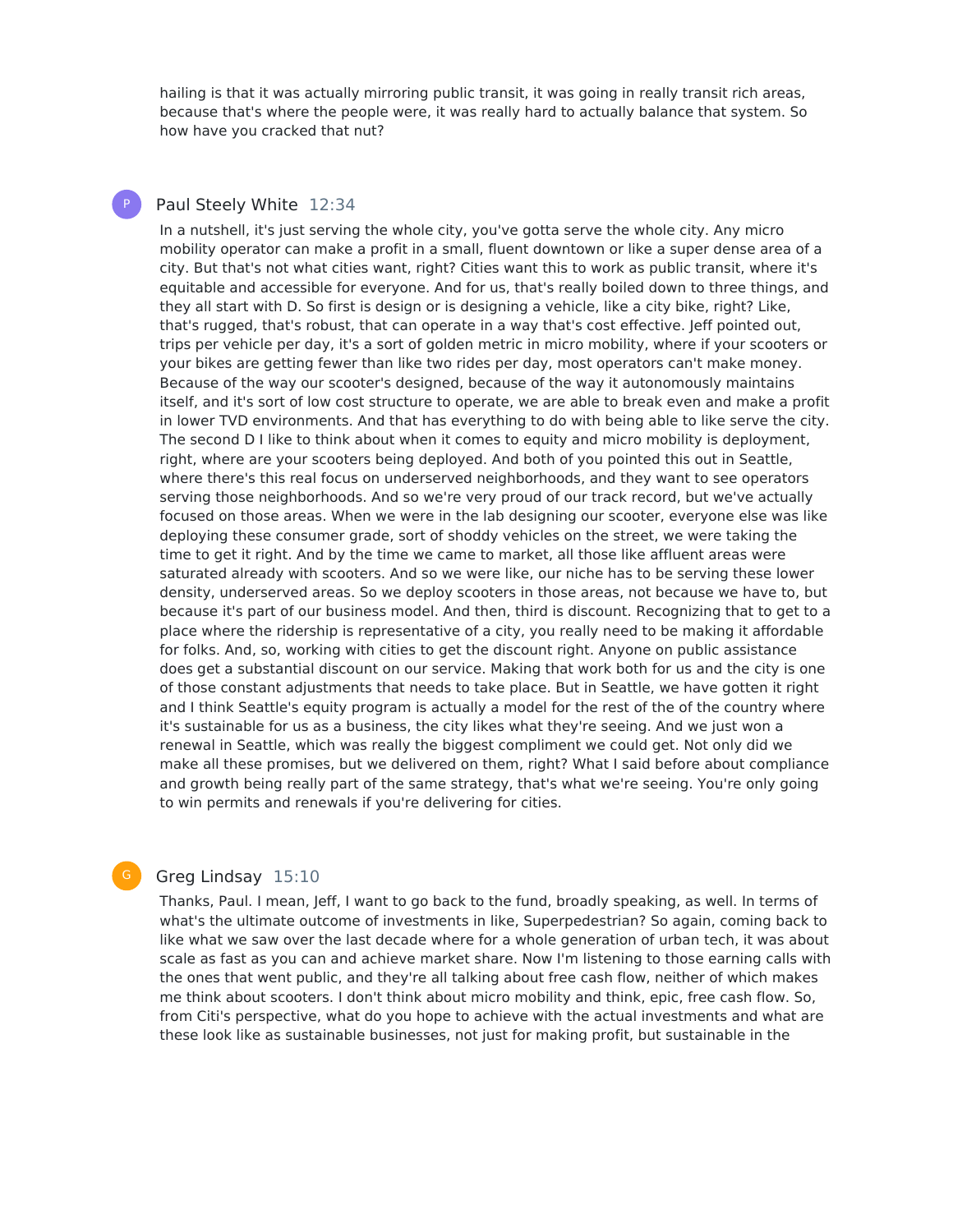context of this urban ecosystem? What kind of model should we be thinking about for urban tech going forward, partly due to market conditions, and partly because what we've learned from how do you maintain that delicate balance in cities without wrecking things by throwing a lot of cheap capital at it?

# Jeff Meyers 16:02

I mean, we are a double-bottom line fund. So double-bottom line, meaning, we're looking for profit and purpose. And so obviously, Citi, as I said, is a for profit institution, we have to answer to shareholders, and we have to deliver shareholder return. And so we have to find that right balance of investing in businesses that we think are game changers in making the world a better place, more inclusive place, etc, but also achieving returns that are on par with other venture and non impact oriented funds. And so what I think differentiates that is really in your impact reporting. And so, when I talked earlier about our four investment verticals, each of them specifically are targeting a sector, but I think collectively it's quite broad. And so it is not lost on me that creating impact measurement and reporting for very broad investment verticals is quite a challenge. And so it's something we are still working on, I think we always will be. It's ever evolving, and just since we came into market in January 2020, we're about two and a half years in, we've seen the impact metrics change, the strategies of startup changed: how they're trying to target underrepresented constituents, or low and moderate income people, or neighborhoods where investment has not been historically made that it's quite tough. And so I think it's ever evolving, but we have to be true to the fact that we are an Impact Fund, we have to be able to have impact measurement. What is the financial alternative that a customer would get? How do we quantify that savings? A lot of that is much more of an art than it is a science, obviously, you can use specific assumptions and data points, but you really have to make a lot of assumptions in that. And I think that's where a lot of the Impact Reporting can get difficult to do and scale. But I think specifically as it relates to mobility, we look at certain KPIs, and we talked about, making sure that scooters are deployed in areas to where other scooter companies aren't or where there are mobility deserts or public transit deserts. We really tracked like where these scooters are being deployed, how they're being specifically delivered to those constituents. And then lastly, how that interconnectivity works. I mean, Superpedestrian is not the only mobility investment that we've made, we made a couple looking at what is the future of digital infrastructure with cities. How do TNCs, how do scooters, how they will operate together on a digital infrastructure that allows cities to better monetize and monitor traffic, air pollution, incentivize folks to use electric vehicles, etc. I think, holistically, the reporting is looking at all these different data points that we have, and then using these assumptions to deliver what do we think is being driven by impact that, without our investment, would not have been able to scale? And I think that's a really critical piece: is finding out what is the differentiation between what would a for profit investor do that's not looking for impact? And how would that different from a for profit investor that is looking for impact? And how do you make that measurement to show that having an impact, rose colored glasses if you will, allows you to see things differently, where others feel that they can't create value?

G

# Greg Lindsay 19:23

Thanks. Well, speaking of impact, Paul, this is where I want to come back to this question. Obviously, you were the head of a much lauded NGO and then chose to enter the private sector. I imagine in some alternate timeline, perhaps you succeeded Janette Sadik-Khan as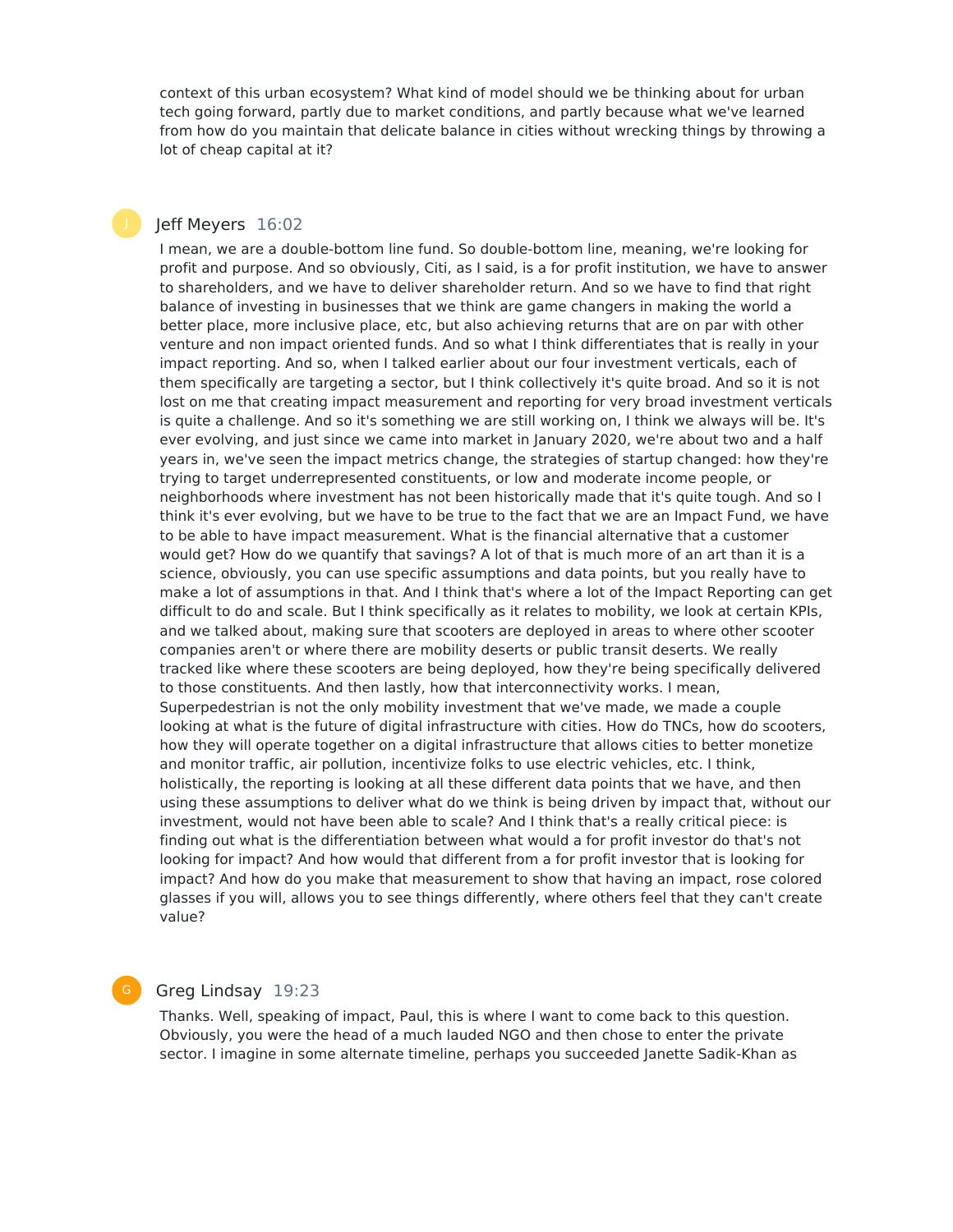running NYC DOT or some other faction there, a different Blasio administration, but you went into the private sector instead. So I'm curious, as someone who had to choose between public or private after leaving Transportation Alternatives? Why did you choose to go into the private sector and I'm curious what lessons you would share from a personal perspective about what you're doing there at Superpedestrian that you couldn't have done at your NGO or what you couldn't have done working for the city or other aspects of government?

#### Paul Steely White 20:05

P

Yeah, that's a great question. And I feel like I had a similar personal trajectory as Superpedestrian's company trajectory, where Superpedestrian was in Cambridge, on MIT campus, it developed all this great technology to govern how small electric vehicles work. And they watched the early rollout of micro mobility in Santa Monica and elsewhere, and they're just like, oh, my gosh, they're getting it so wrong, like they're giving micro mobility a bad name, like we can do so much better. And I sort of had that same experience, watching how bicycling and other forms of small mobility were being handled by folks who really weren't steeped in the politics of how these things happen in cities and the kinds of resistances that you can anticipate, and the kinds of partnerships that you can make. And so really, I just saw an opportunity to bring my political experience from working in New York City for 20 years to the burgeoning micro mobility space and really help it go better. Because if we miss this opportunity, and people end up thinking, well, nice idea, but really couldn't work in practice, it wasn't safe enough, wasn't sensitive enough to the community, like that would just really be a tragedy, right? So we have to get it right. So I saw that opportunity. And I guess too, I was like after 14 years at the helm at Transportation Alternatives, there's a lot of young Jedis coming up through the ranks and they were seeing the problems from a different perspective that I recognized was maybe a little closer to what needed to happen and that I was equipped to do, And so really, it was just time to step aside but you know, there's no succeeding Janette. Honestly, Polly Trottenberg, who came later did a tremendous job, and she's now working with Mayor Pete at US DOT, doing tremendous stuff. What Janette did to make urban planning and bicycling and livable cities really attractive to people, like a whole generation of really smart kids wanting to go into urban planning. And that's just like, made all the difference. And the last thing I'll say about Janette's legacy is I remember there's this mythical phone call between Janette and Ed Skyler at Citi of course, about this bike share program and how it really needed a backer. And, we were talking a little bit before the call just how crucial it was for Citi to step in and really legitimize bike sharing and say, look, this is something that's about the future of cities, and we can make this work. What a moment, right? Like, what a game changer. So just, like, hats off to Citi for having the temerity to go for it back then.

# Greg Lindsay 22:33

Jeff, I'm curious, looking forward, we have a few minutes left, how have cities' approaches, not Citi the bank, but as in cities, generally, municipal governments, their approach to innovation changed, and also in structuring these partnerships? Because, we've seen over the last few years, for example, LADOT launched its own software code, the Mobility Data Specification created the Open Mobility Foundation. In New York, I believe it was the Partnership for New York City under Rachel Haot before she left, she went out West, but she was at one point during the pandemic, leading a technology incubator for startups that were trying to help with the shutdown of the subway at night during the heart of the pandemic. And so I'm curious, when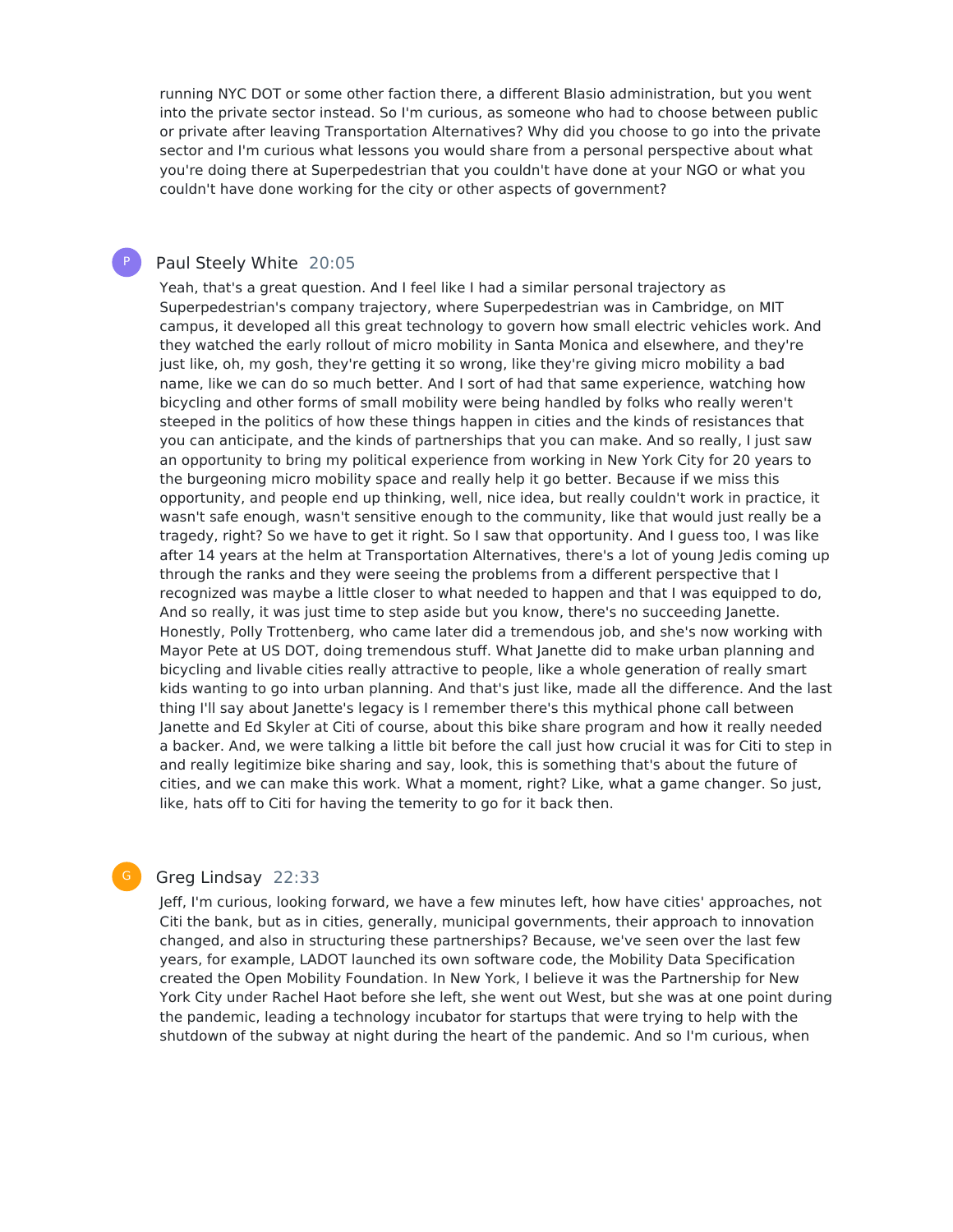you talk to cities now, how are their approaches to innovation changing? And are they setting up their own programs? It's not just any more about them being like, "how can the private sector help us?" They're now being much more proactive in this. And so I'm curious, like how your interactions with them have changed as that expertise comes in-house and they become more savvy in working, particularly with startups on this?

# Jeff Meyers 23:29

Yeah, great question. I think they have some really good data points. I've been at Citi for 12 years this summer. And prior to establishing the Citi Impact Fund I worked in a group called Citi Community Capital, and we financed billions of dollars every year in equity and debt, specifically around affordable housing. And being in the team that I worked on specifically was working with the economic development director of a specific city, or the head of innovation as they were thinking about subsidy for affordable housing is getting constrained and has really capped and we need to look at new innovative business models to make sure that people can live affordably in the cities that they want to live. And I will say, just given over the last five years of that group, I saw innovation kind of change. We we're almost kind of like really rattling these people in the the cities, like this is a big problem. Like we need to look at alternative forms of capital, naturally occurring affordable housing, workforce development housing, all the different sort of nuances there. And a lot of these cities were a little bit slow to engage and adapt to that. Then I would say like fast forward five years now after establishing the Citi Impact Fund, there's innovation offices at Citi, there's a Head of Technology. Cities just view their partnership with private sector much differently than they did when I worked on the housing side. And housing is not as innovative as what's going on in the mobility space, so maybe that's a little bit of an odd analogy. But like, we were kind of talking to the same people, but just around different topics. And I will say, since joining my new group and establishing the Citi Impact Fund, there's just this engagement with the private sector. There's still hesitation. And there's concern and I think warranted, we talked about some of the bad actors initially in the micro mobility space, but they're really taking a step back, but like, kind of doubling down on understanding what our constituents want, and how do we serve them in a meaningful way, and making sure that they're working with the right private sector companies that are really mission driven like a company like Superpedestrian. You talked about the mobility foundation and MDS, the mobility data specification, I mean, is this the future, how cities are going to establish this digital infrastructure that all these micro mobility operators are going to operate on? We think so. But if you look at our math, I mean, every single mayor of every large city in the US and abroad is signed on to this. They realize it's a problem, they realize change needs to come. And they want to aggregate themselves together to be one voice to say, Hey, this is what we're looking for in our cities, this is what we're looking for from a private sector company in a partnership, and this is what our goals are. How do you achieve those? How do you incentivize people to move to electronification of mobility? How do you incentivize companies not to idle on the side of the street as they're offloading goods, all the sort of things that like cities can really incentivize these private operators to do so. And really doing so in a responsible way. And so I really do think that, to your original question, like, how has the level of partnership and innovation changed? I mean, to me, it's been significant. And it's so fun to be a part of this, because you're really seeing cities in real time turn into private sector-like entities that are thinking about the future, as opposed to the old way of thinking.

G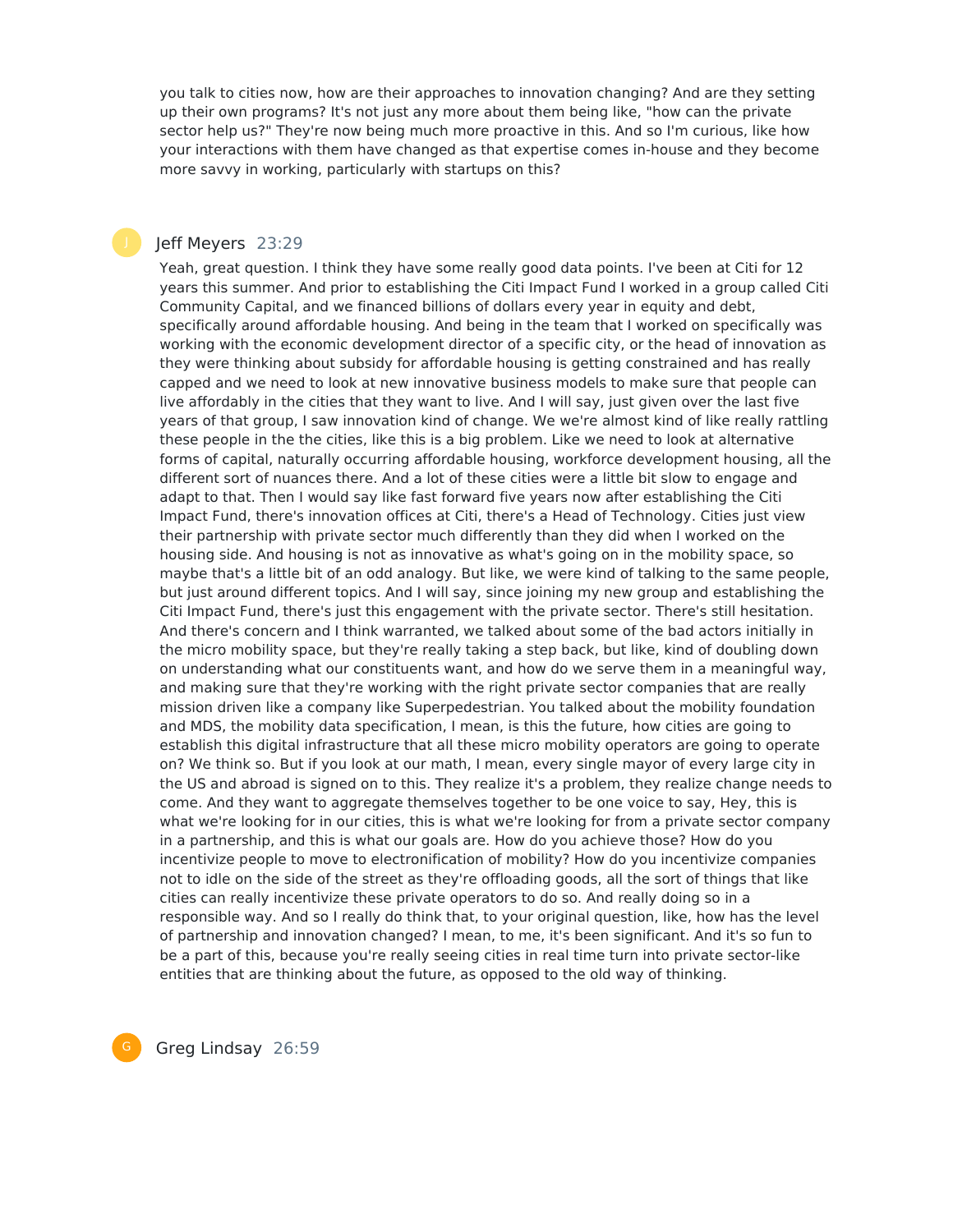Okay, alright. Well, I'll be the last word to Paul in this, which is big picture - your thoughts on the future of micro mobility and how it fits into cities, particularly with existing public transportation systems. I mean, micro mobility during the pandemic, first it was crushed by it, there were fears of contagion; then later, in 2020 and 2021, they became seen as like the safe mode of getting around cities other than private vehicles. And now, there's been all sorts of various developments there in terms of some companies retrenching others, we've seen huge growth in private ownership of micro mobility devices, I know particularly in Europe. I mean, again, 20 years of experience in this. I'm curious, number one, where you see this whole new profusion of electric personal vehicles where it's going and second how should cities best embrace it, and fold it back into offering public transportation for everyone and building this more complete, equitable transportation system?

# P

# Paul Steely White 27:50

Well, two great related questions. First of all, check out the new report that Superpedestrian just did with the Cities Today Institute called "How E-scooters and Public Transit Can Align". And there's really great interviews with actual public transit leaders from Pittsburgh, Philadelphia, Los Angeles looking at how we are doing this right now. Where we're positioning E scooters to be first and last mile service, complementing rather than cannibalizing transit. We're integrating our service with transit planning and payment apps, deploying scooters at transit hubs and figuring out the proper parking arrangement, those locations. So that kind of integration is happening now and it's only going to scale up. Before I say just a quick word about the future of micro mobility, I want to acknowledge what we've already accomplished with Citi. We have actually had discernible impact on how the industry does business, right? Before, it was all about growth at all costs. And now there's Race to the Top on safety. All the competitors in this space, even the previous bad actors, are now busy trying to figure out how to make their vehicles as safe and sensitive and compliant as possible. And so that's a really good thing. I think it means that micro mobility has a really bright future. And on that future, I look now to like Market Street in San Francisco, or like Bergen in Brooklyn, where at certain times of the day there are more people on bikes and scooters than there are cars, clearly. And what do those streets have in common? They all have terrific protected bike lanes, they all have like great micro mobility services like city bike. And so really, it's all about just like scaling that out, recognizing that what can work on a street, can work in a neighborhood, can work in a city. So building the post-car city - micro mobility has such an important role to play. Getting people out of their cars, replacing those car trips, but like, coming back to politics and having the last word on that: proving that when you put people behind micro mobility in volume and in numbers, that moves politics. For so often there was this chicken and egg problem. How do you get the bike lanes before you have the ridership? But now we have the ridership. And that's in part due to COVID, right? People are just flocking to micro mobility. So it's a really sort of pregnant moment for the future of micro mobility and I don't think I've ever been in a more exciting time just to like, see it poised for such growth. So thanks to Citi for believing in us.

# Greg Lindsay 30:08

G

All right, well, thank you both gentlemen for joining. It's been a great conversation. I do want to flag, before we go here, if we have a chance to leave in the show notes here that Superpedestrian was just part of a new USDOT program with our also friends at Populous on increasing safety because of course, during the pandemic, we've also seen a rise, sadly, in